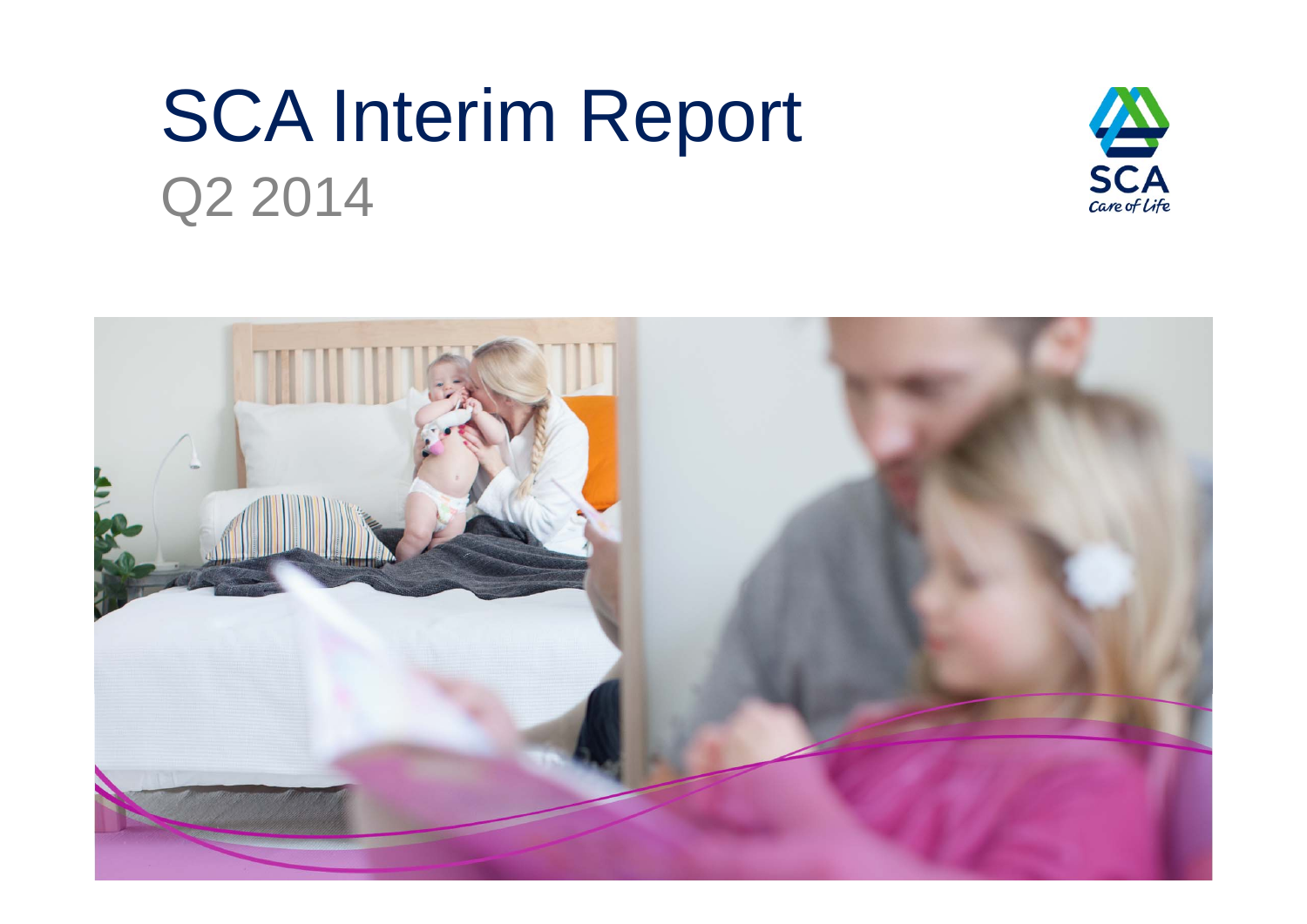



### Tissue

- Stable demand for tissue in Europe
- Some growth for AfH tissue in North America
- Increased demand in emerging markets

### Personal Care

- Stable demand for personal care products in Europe
- Increased demand in emerging markets

### Forest Products

- Decreased demand for publication papers in Europe
- ◆ Improved market for solid-wood products in Europe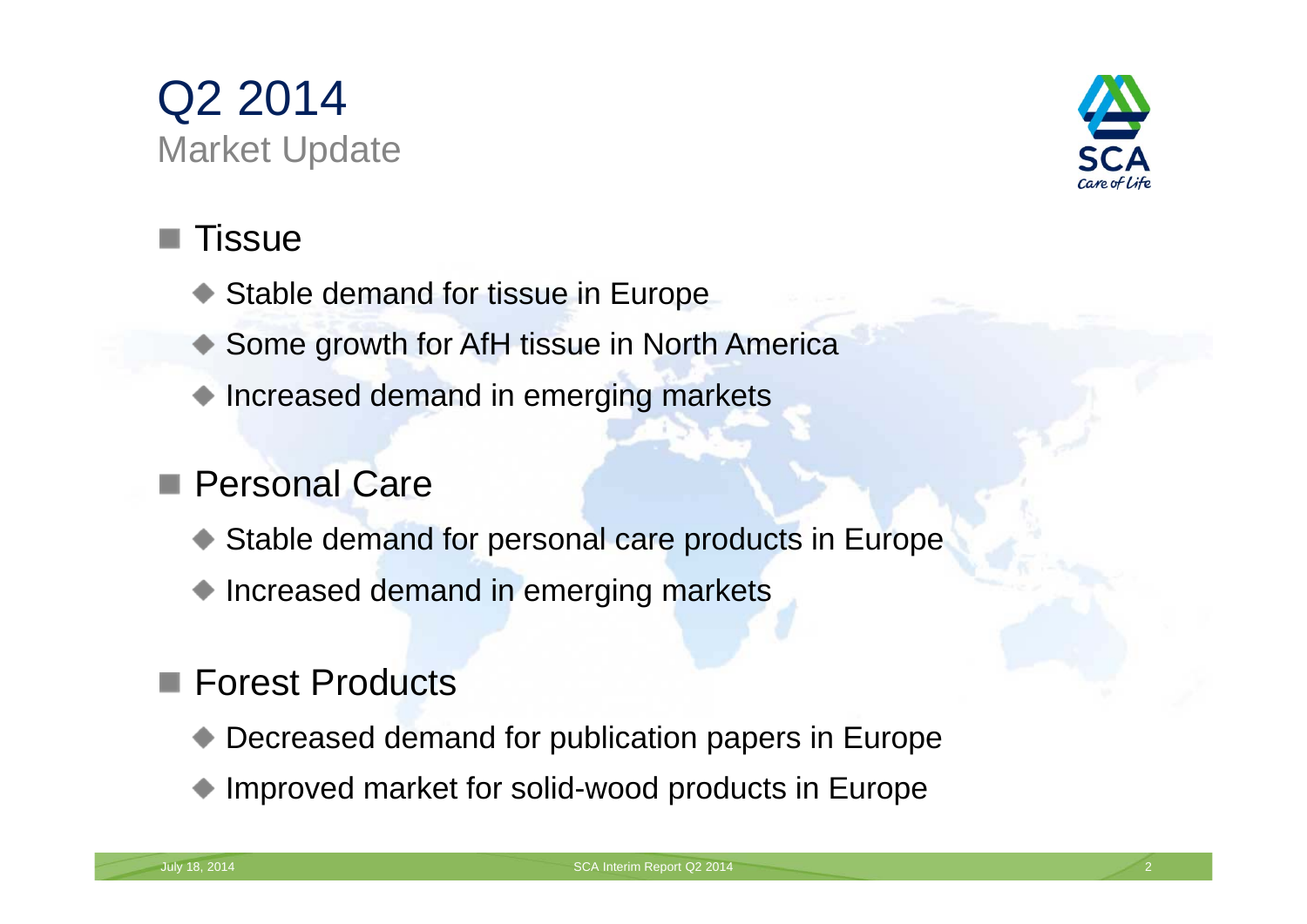



- Stable market demand in mature markets and higher market demand in emerging markets
- Good organic sales growth
- Strong increase of EBIT and EBIT-margin
- Efficiency programs delivering according to plan
- Several launches of new innovations and products
	- ◆ Libero, Libresse, TENA and Tork
- Floated joint venture in Australia, New Zealand and Fiji
- SCA and Vinda to integrate hygiene business in China

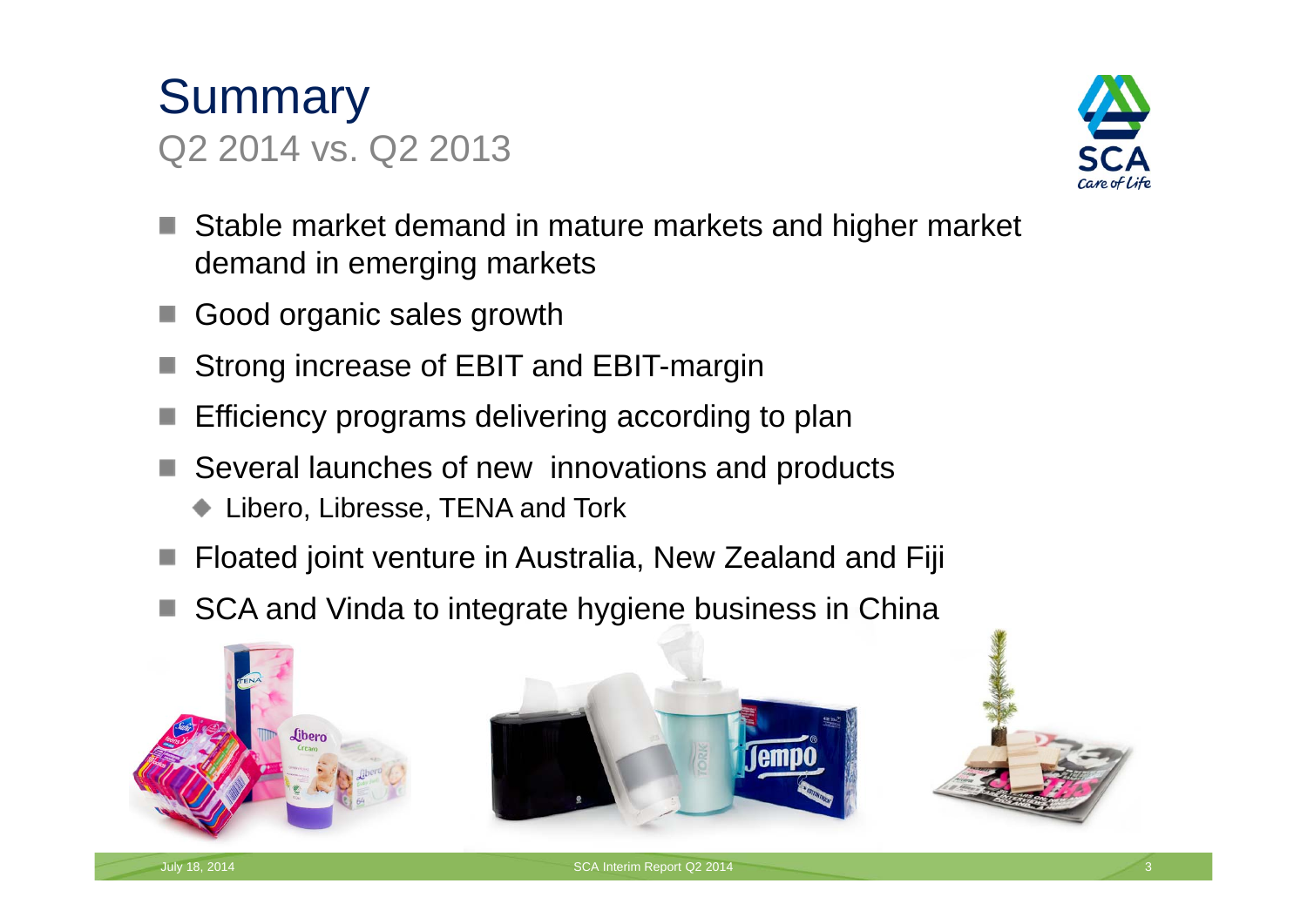## SCA and Vinda to integrate hygiene business in China



- SCA to transfer its hygiene business in China (Mainland China, Hong Kong and Macau) to Vinda
- Exclusive license for Vinda to market and sell SCA brands; TENA, Tork, Tempo, Libero and Libresse in China
- Vinda to acquire SCA's Dr P and Sealer brands in China
- Benefits in distribution, sales, innovation and R&D
- Vinda gets access to a broader product portfolio and SCA brands, reaching broader consumer and customer base
- SCA's hygiene business in China had net sales of approx. SEK 600m in 2013
- Purchase consideration amounts to approx. SEK 1,000m
- Subject to approval by the shareholders of Vinda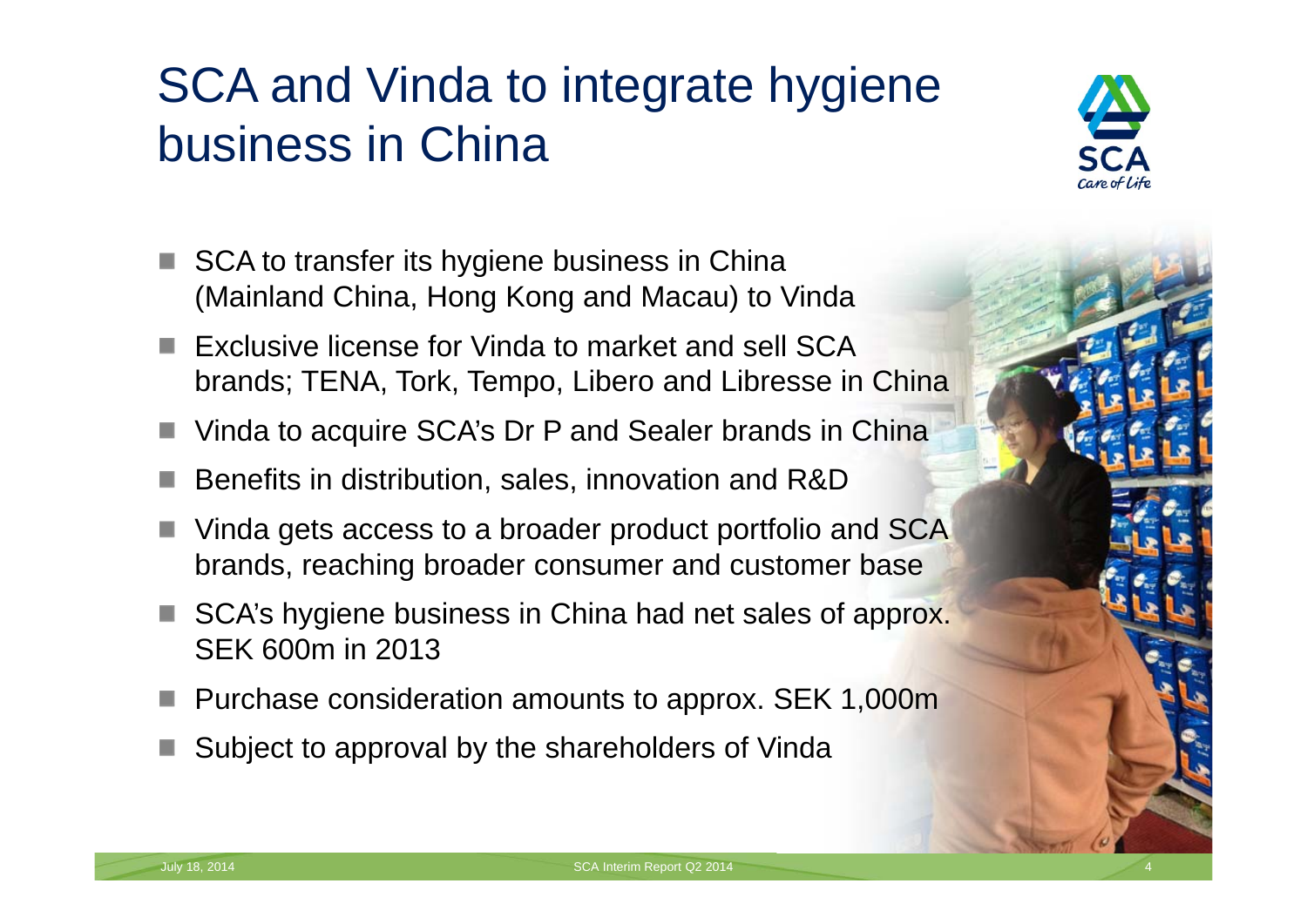## **Group** Q2 2014 vs. Q2 2013





*\* Excluding items affecting comparability and including gains on forest swaps of SEK 175m (0) before tax*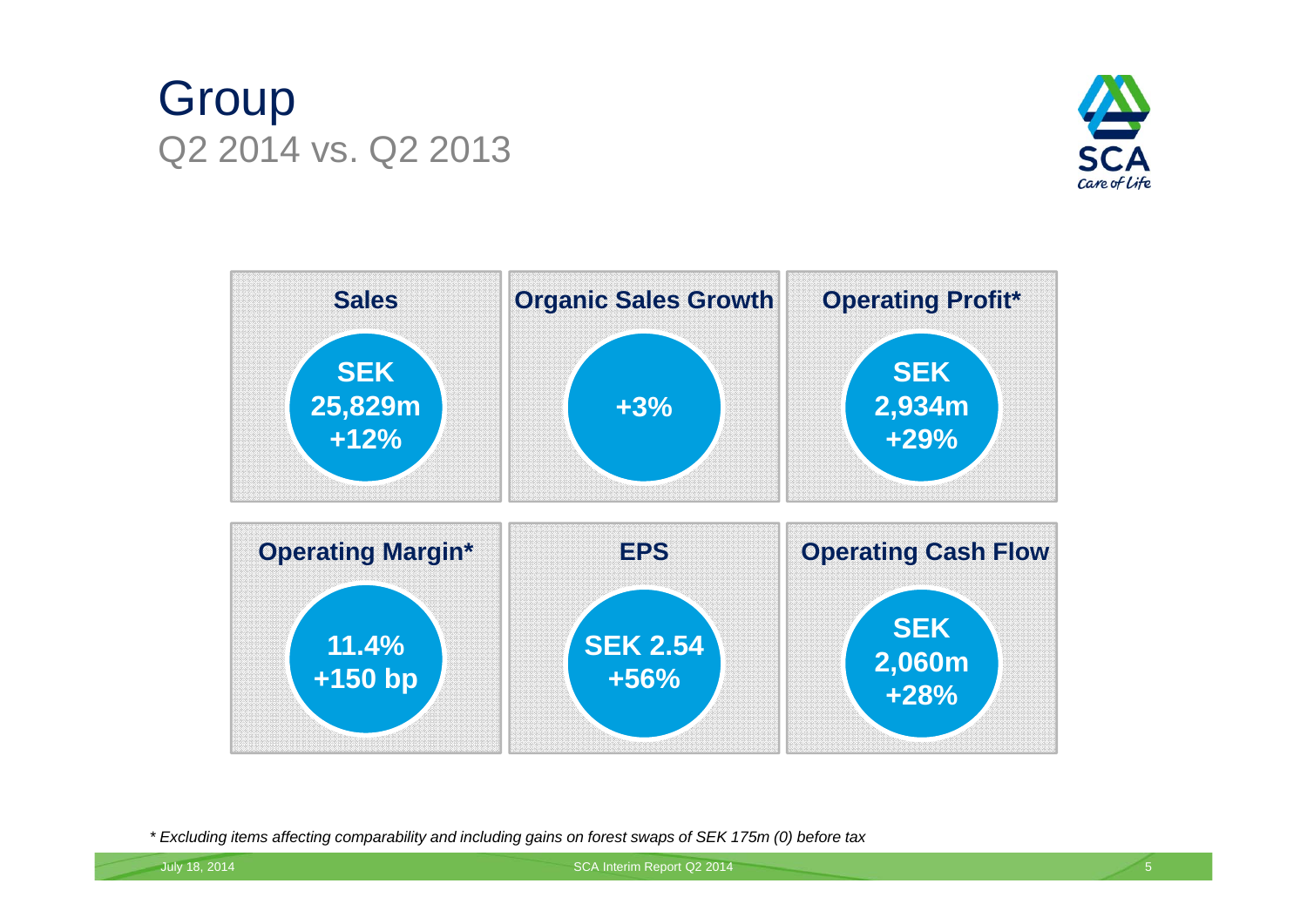### Innovations and Product Launches Q2 2014



**TFNA** Lady / Lady Pants



- Global relaunch of TENA Lady and Lady pants
- Feminine designed Lady pants allowing consumers to choose from a family of TENA Lady range fitted for the needed occasion –discrete & secure

LibresseMultistyle Liners / CurveFitTM



- $\blacksquare$  New Libresse Multistyle, the most absorbent liners designed to fit any style of knickers
- $\blacksquare$  Curvefit liners, uniquely shaped to perfectly fit body shape for maximum comfort

LiberoComfort / Up&Go



- Comfort: Elastics smoother and softer around the legs, improved fit with better comfort
- Up&Go: Improved fit adjusts to baby's unique body, softly following in every move. High absorption capacity to secure optimal leakage protection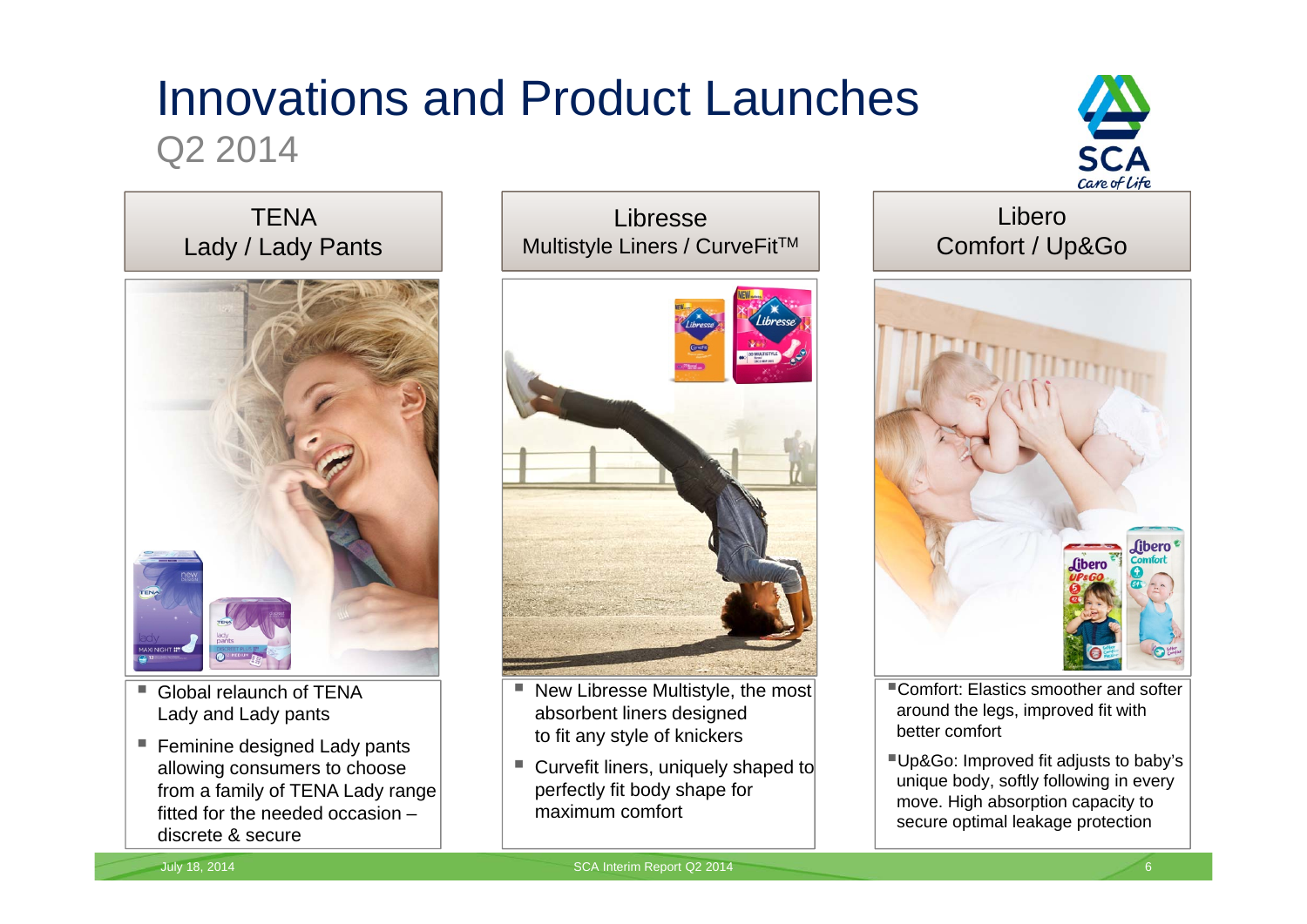## Innovations and Product Launches Q2 2014





- IT-based washroom service
- **Provides easily accessible real**time data on toilet use
- Facilitates cleaning, control odors and reduce water usage



- IT-based washroom service
- **Provides easily accessible real**time data on refill consumption
- $\overline{\phantom{a}}$  Gives instant overview of when and where cleaning is needed

# Tork - EasyCube™ Tork Sanitizing<br>
Wet Wipe



- Wet wipes for cleaning and sanitizing restaurant tables
- Discreet and portable solution

July 18, 2014 SCA Interim Report Q2 2014 7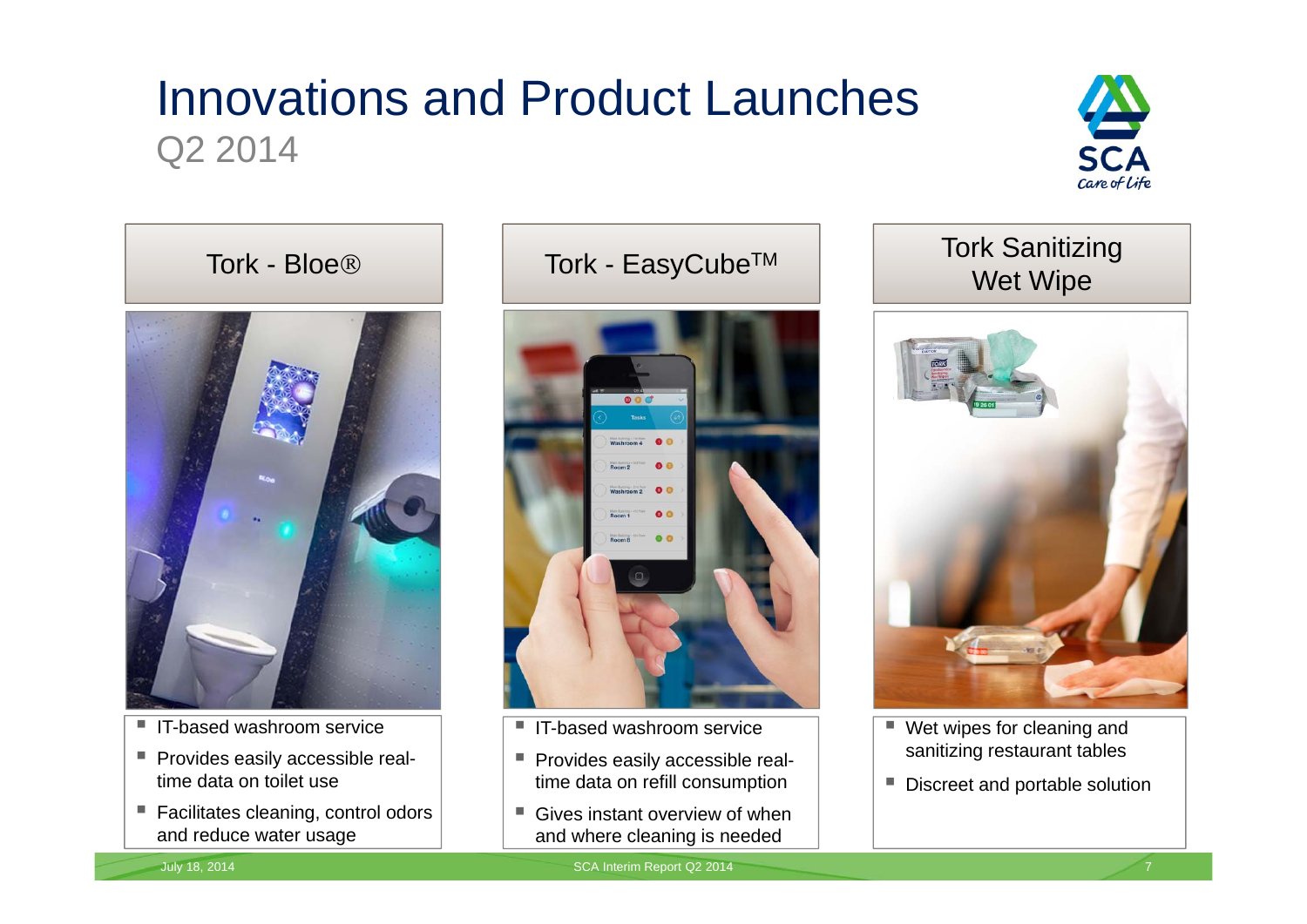## **Group**

## Q2 2014 vs. Q2 2013

- Sales growth 12%
- Organic sales growth of 3%
	- All business areas show organic sales growth
	- Good growth for the hygiene business in emerging markets
	- Good growth for Forest Products
- Operating profit increased 29%\*
	- ◆ Organic operating profit growth 11%\*\*
	- **◆ Better price/mix**
	- ◆ Higher volumes
	- **← Cost savings**
	- ◆ Acquisition in China
	- Gains on forest swaps
	- Higher raw material costs
- Operating margin increased 150 bp to 11.4%\*
	- Higher margin in Tissue and Forest Products
- Operating cash flow increased 28%
- *\* Excluding items affecting comparability and including gains on forest swaps of SEK 175m (0) before tax*









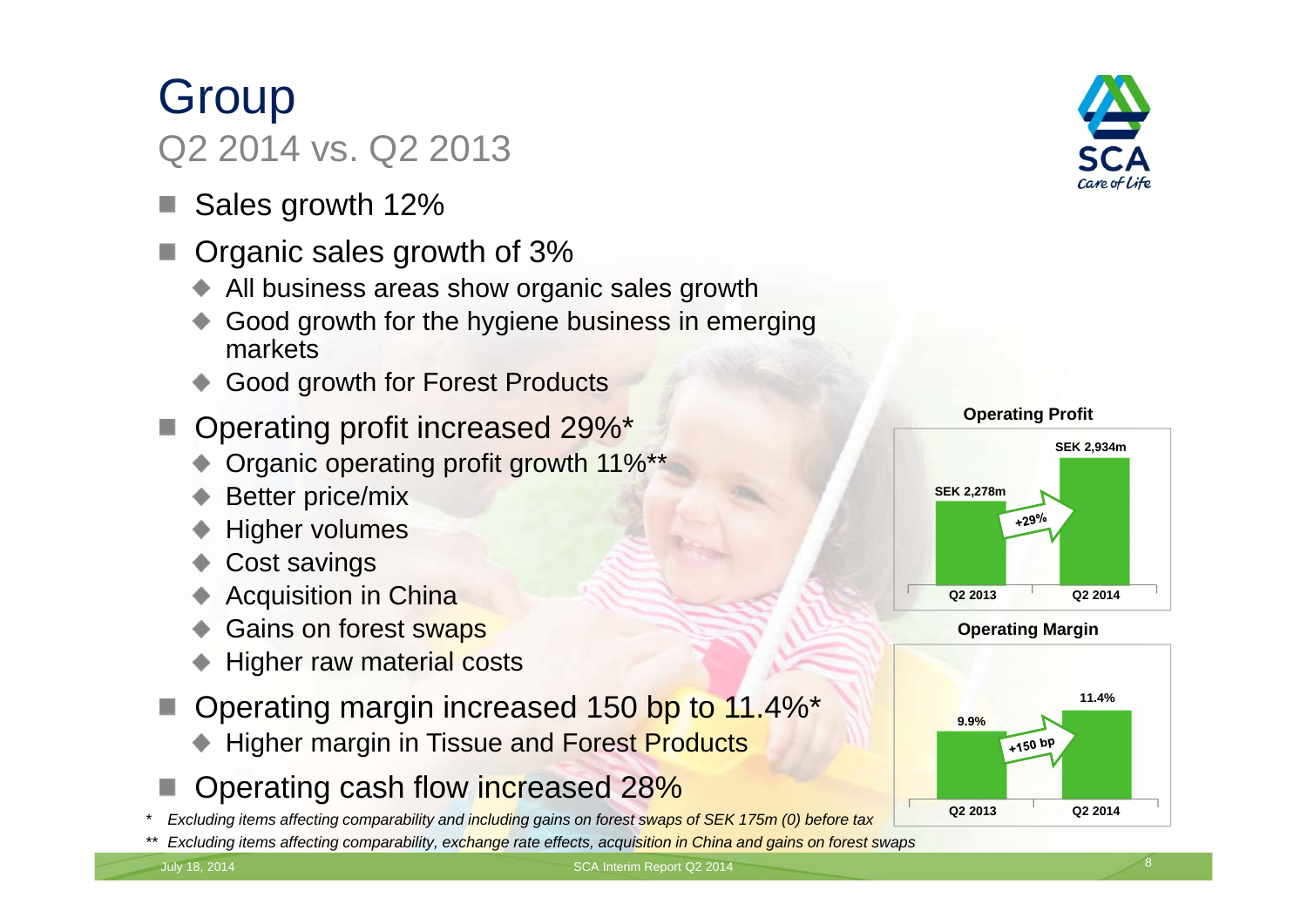





July 18, 2014 SCA Interim Report Q2 2014 9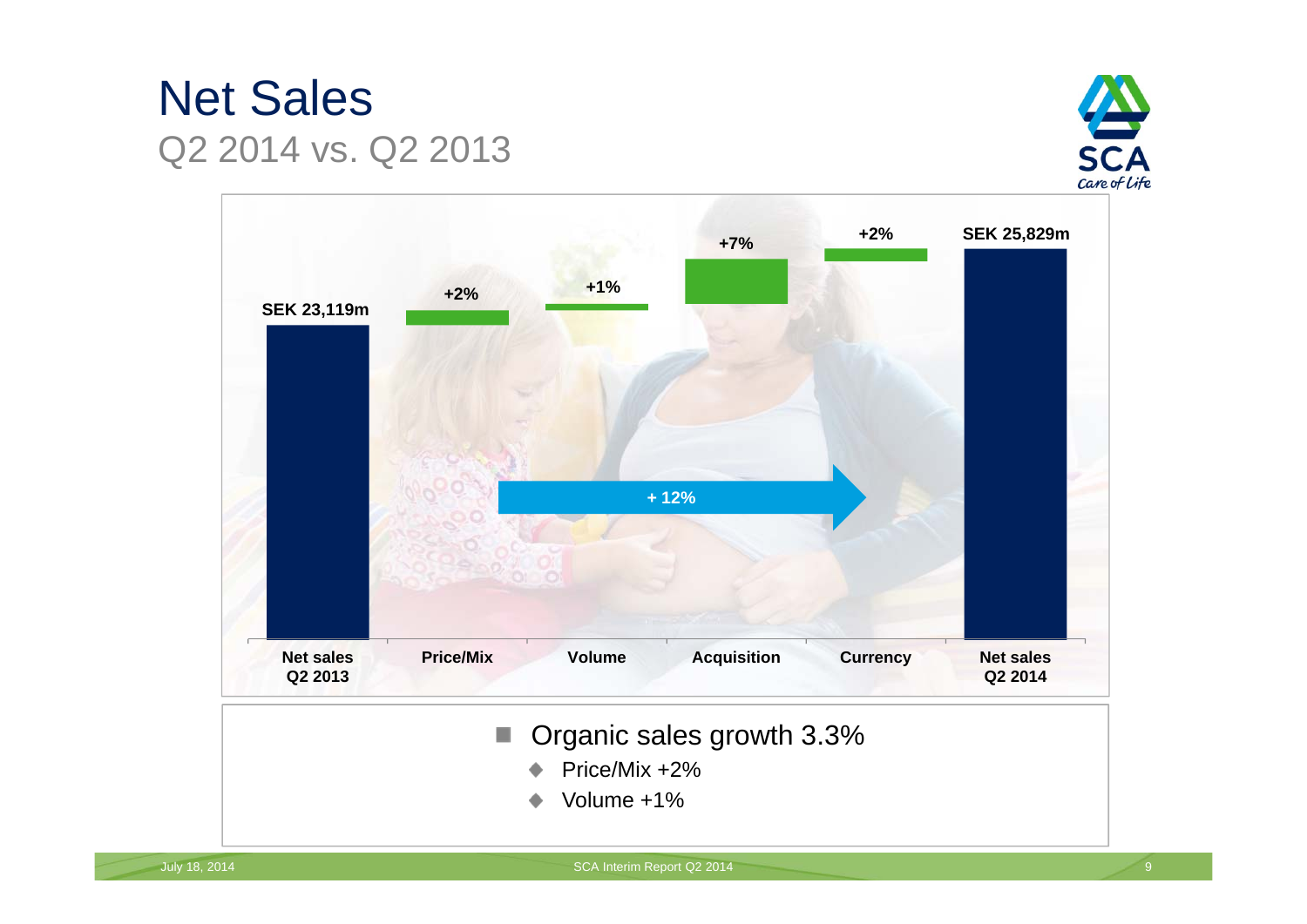## **Group** Organic Sales Growth Q2 2014 vs. Q2 2013





### **By region**

### **Emerging markets**

- ◆ Strong growth in Eastern Europe, Russia and Latin America
	- -Feminine care in Latin America +19%
	- -Incontinence products in Latin America +23%
	- Incontinence products in Russia +29%
	- -Tissue in Russia +22%

### a. **Mature markets**

- Low growth in mature markets
	- -AfH tissue in Western Europe +5%



a<br>M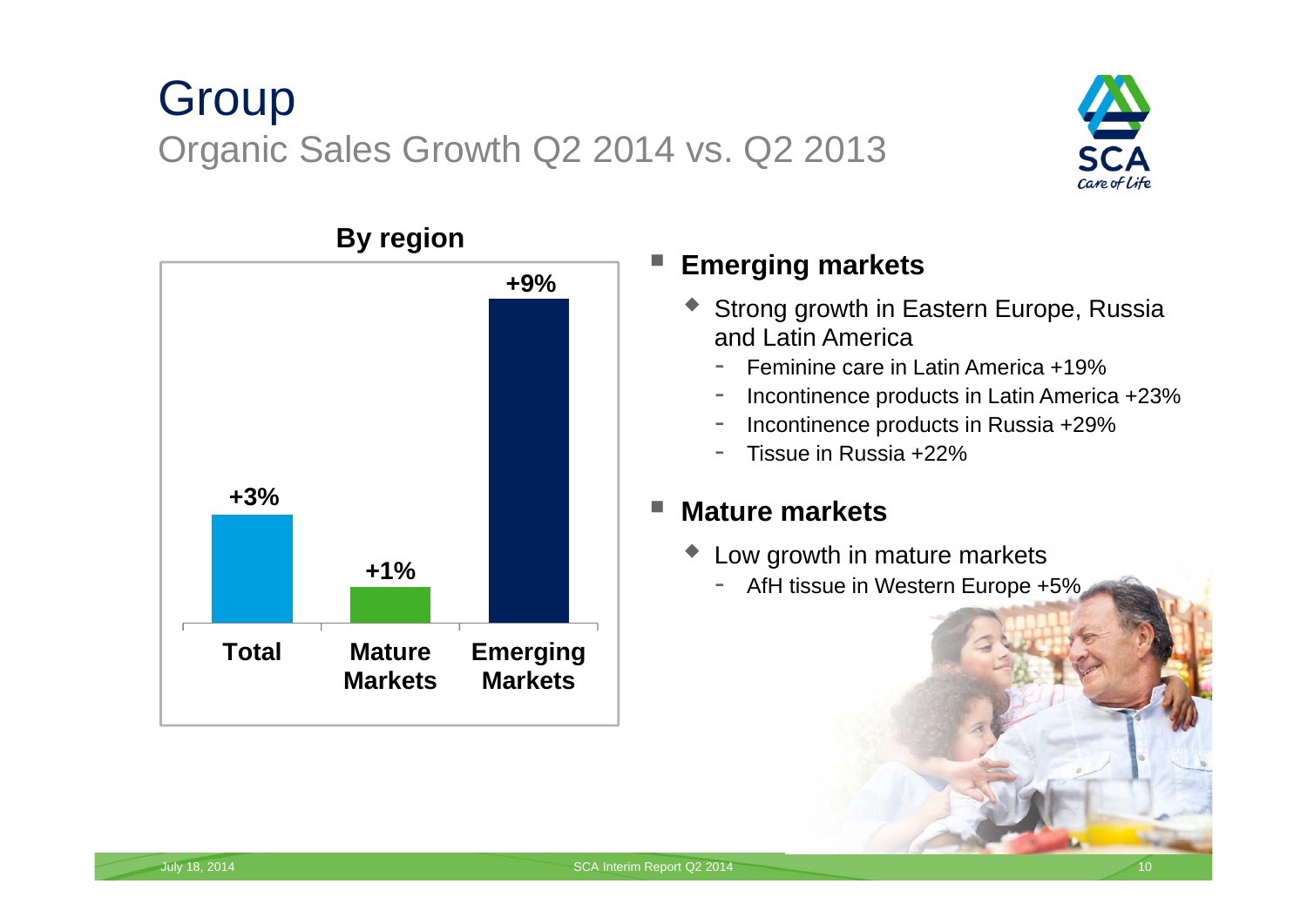## Q2 2014 Results



| <b>SEK millions</b>            | Q2     | Q2     | Change |
|--------------------------------|--------|--------|--------|
| unless otherwise stated        | 2014   | 2013   | $\%$   |
| Net sales                      | 25,829 | 23,119 | 12     |
| Operating profit*              | 2,934  | 2,278  | 29     |
| Operating margin* (%)          | 11.4   | 9.9    |        |
| Profit before tax <sup>*</sup> | 2,739  | 2,051  | 34     |
| Earnings per share (SEK)       | 2.54   | 1.63   | 56     |
| Operating cash flow            | 2,060  | 1,606  | 28     |
| Debt/Equity ratio              | 0.56   | 0.54   |        |



*\* Excluding items affecting comparability and including gains on forest swaps of SEK 175m (0) before tax*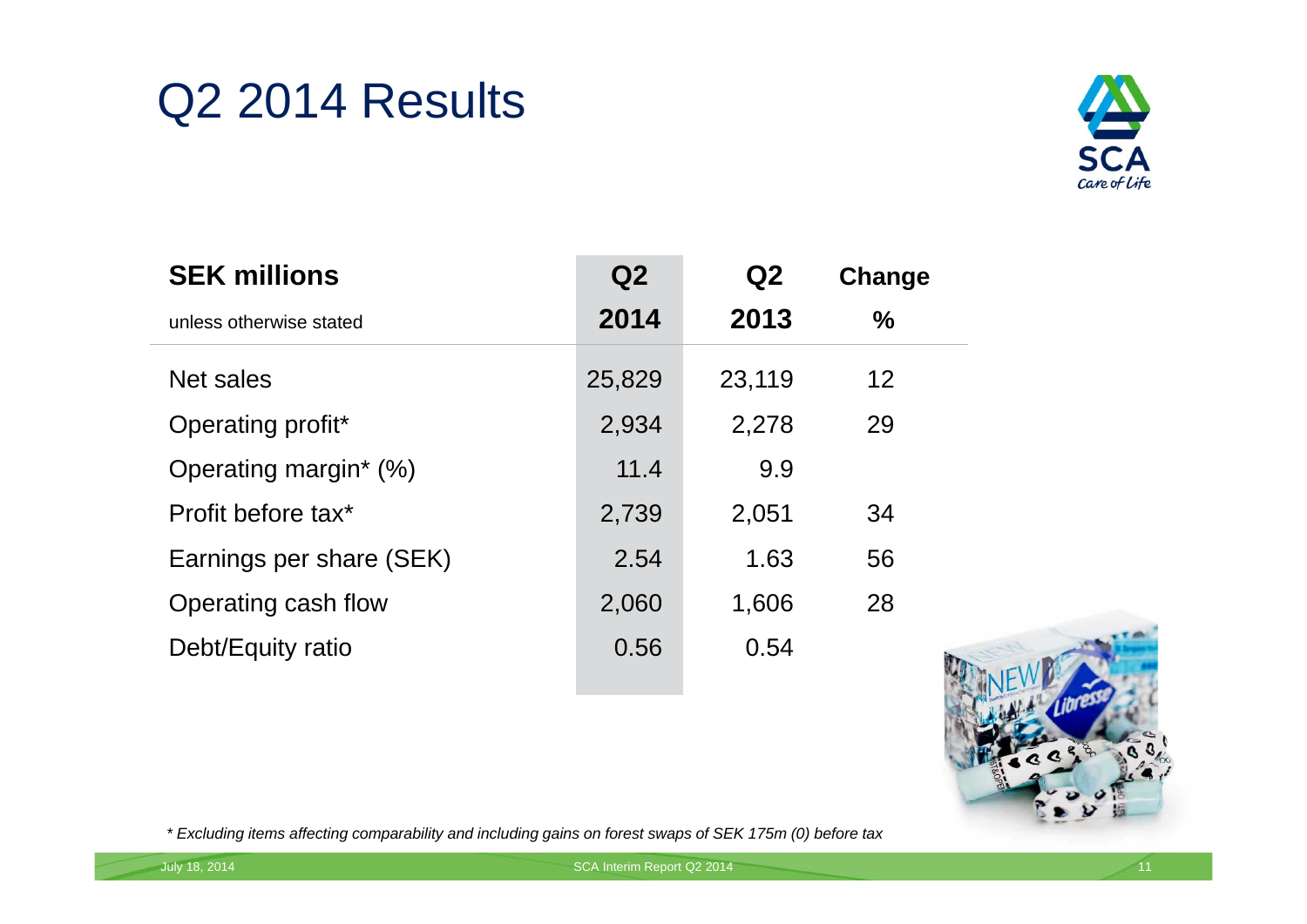### Personal Care Q2 2014 vs Q2 2013







- τ **Sales growth 4%**
- П **Organic sales growth 4%**
	- ٠ Price/mix +2%
	- ٠ Volume +2%
	- ٠ Strong growth in emerging markets
	- ٠ Growth in all product segments
	- ٠ Strong growth for feminine care

#### **I Operating profit decreased 3%\***

- $\ddot{\bullet}$ Better price/mix
- $\bullet$ Higher volumes
- $\ddot{\bullet}$ Cost savings
- $\bullet$ Higher raw material costs
- $\ddot{\bullet}$  Negative transaction exchange rate effects due to weakenedcurrencies in emerging markets
- Ŧ **Operating margin 11.3%\***



*\* Excluding items affecting comparability*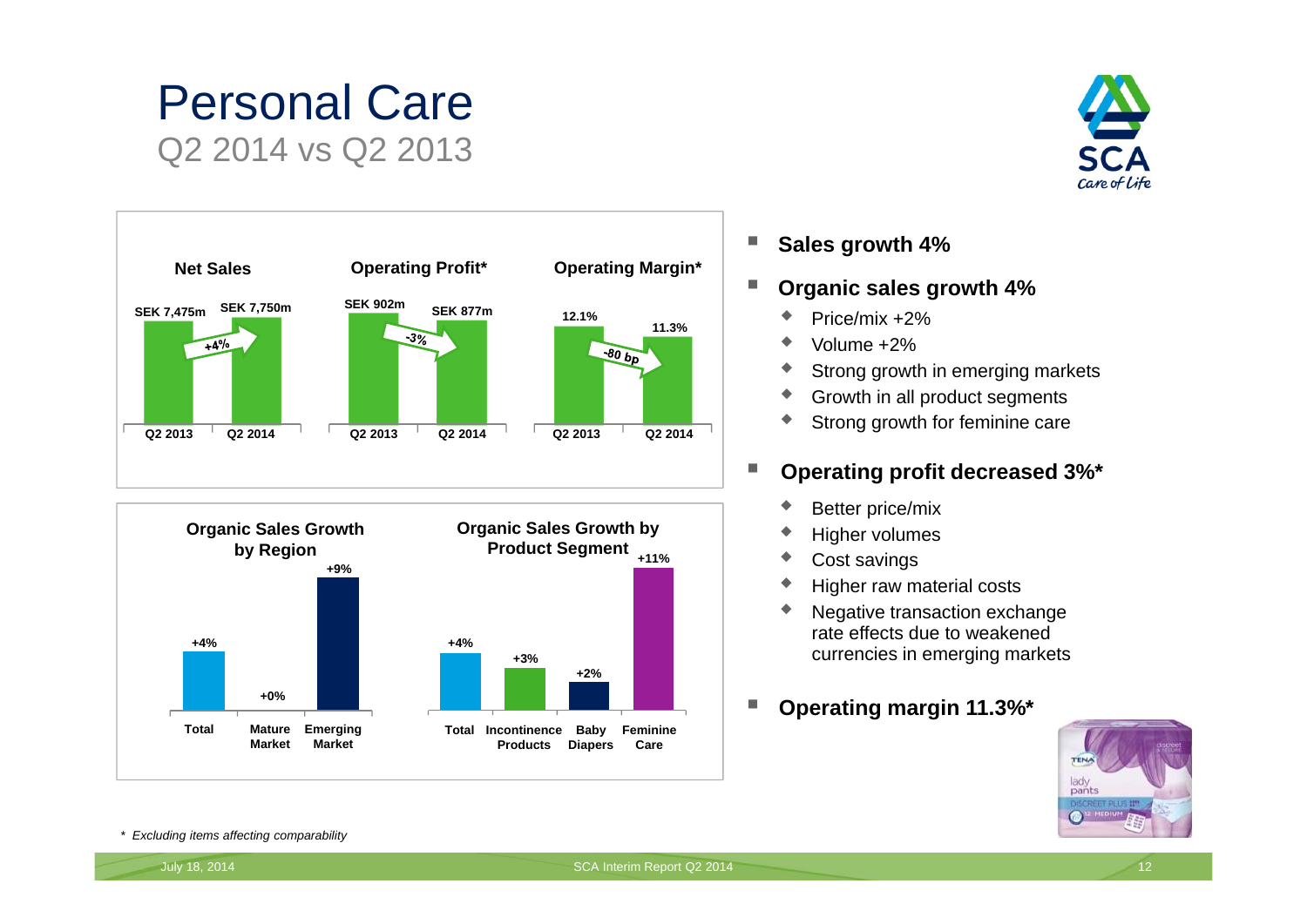







- E. **Sales growth 18%**
- П **Organic sales growth 2%**
	- ٠ Price/mix +1%
	- ٠ Volume +1%
	- ٠ Strong growth in emerging markets
	- ٠ Good growth for AfH tissue

#### Ŧ **Operating profit increased 24%\***

- ۰ Better price/mix
- ٠ Higher volumes
- ۰ Cost savings
- ٠ Acquisition in China
- ۰ Lower raw material and energy costs

### г **Operating margin 11.8%\***



*\* Excluding items affecting comparability*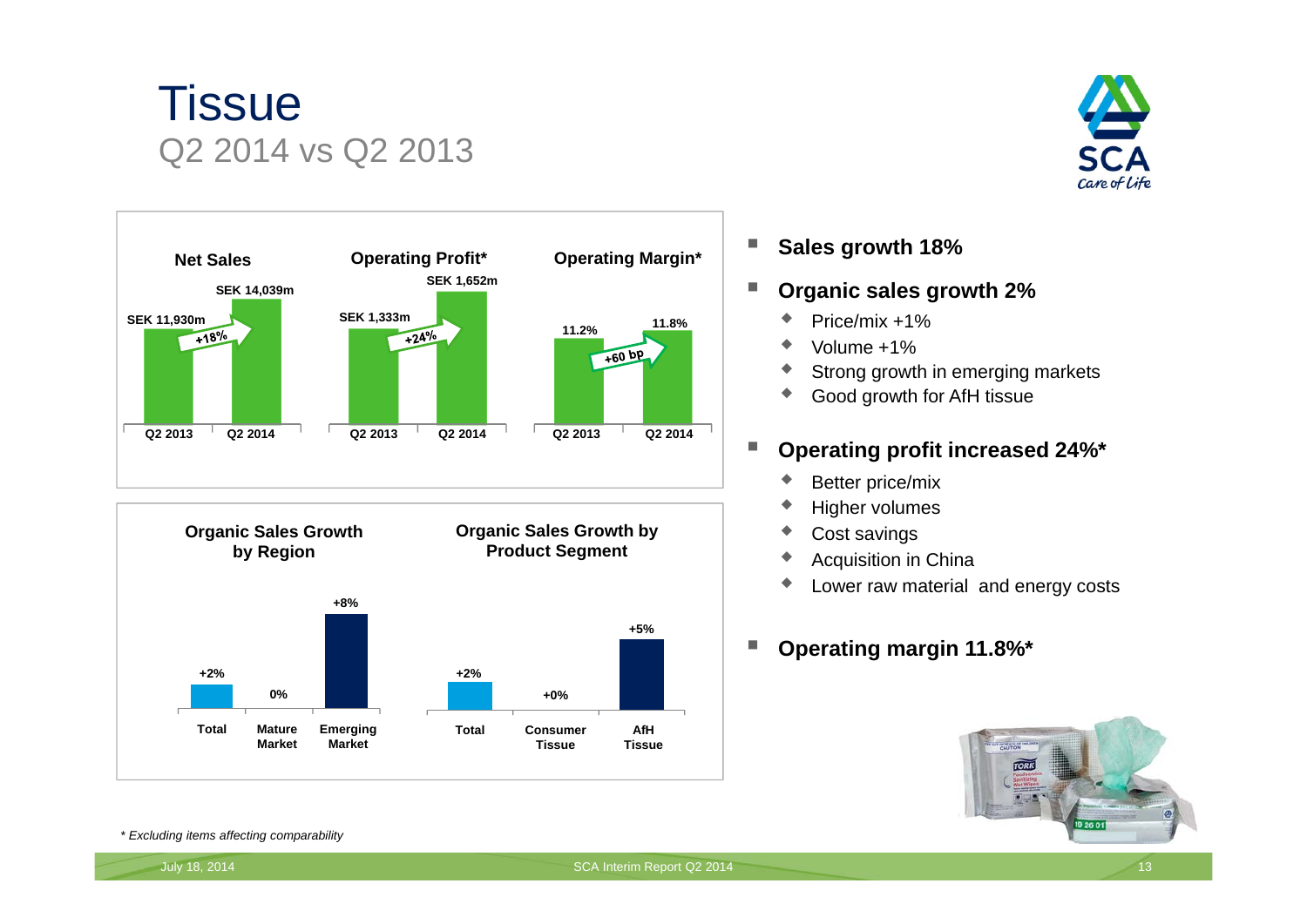# Forest Products

Q2 2014 vs Q2 2013







*\* Excluding items affecting comparability and including gains on forest swaps of SEK 175m (0) before tax*

#### $\mathbb{R}^n$ **Sales growth 11%**

- ٠ Price/mix +6%
- ٠ Volume +4%
- ٠ Currency +1%
- ۰ Growth in all product segments

#### Ŧ **Operating profit increased 149%\***

- ٠ Higher prices
- ۰ Cost savings
- ٠ Gains on forest swaps
- ٠ Higher energy costs
- ٠ Higher harvesting costs
- Ŧ **Operating margin 14.8%\***

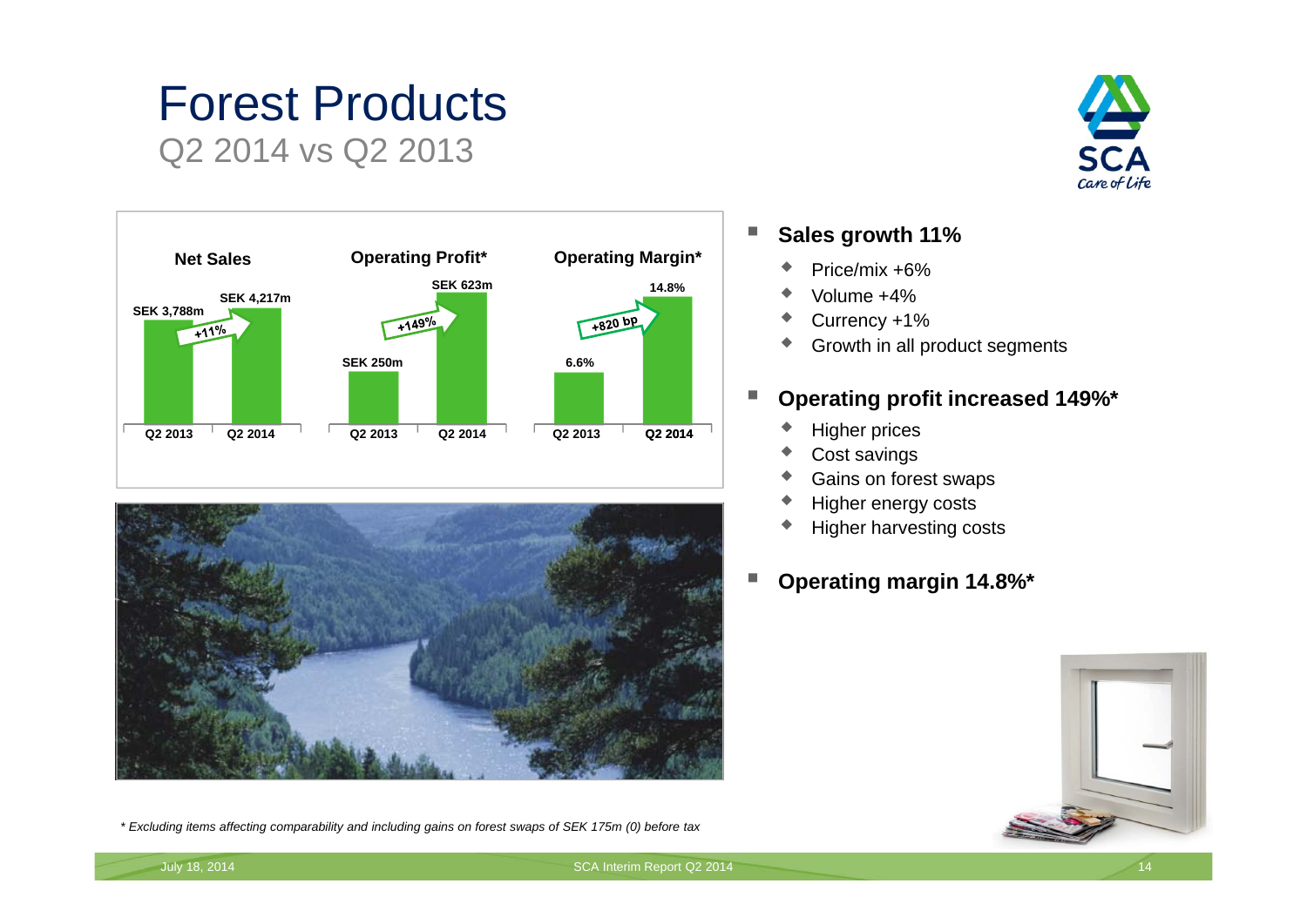



- Stable market demand in mature markets and higher market demand in emerging markets
- Good organic sales growth
- Strong increase of EBIT and EBIT-margin
- Efficiency programs delivering according to plan
- Several launches of new innovations and products
	- ◆ Libero, Libresse, TENA and Tork
- Floated joint venture in Australia, New Zealand and Fiji
- SCA and Vinda to integrate hygiene business in China

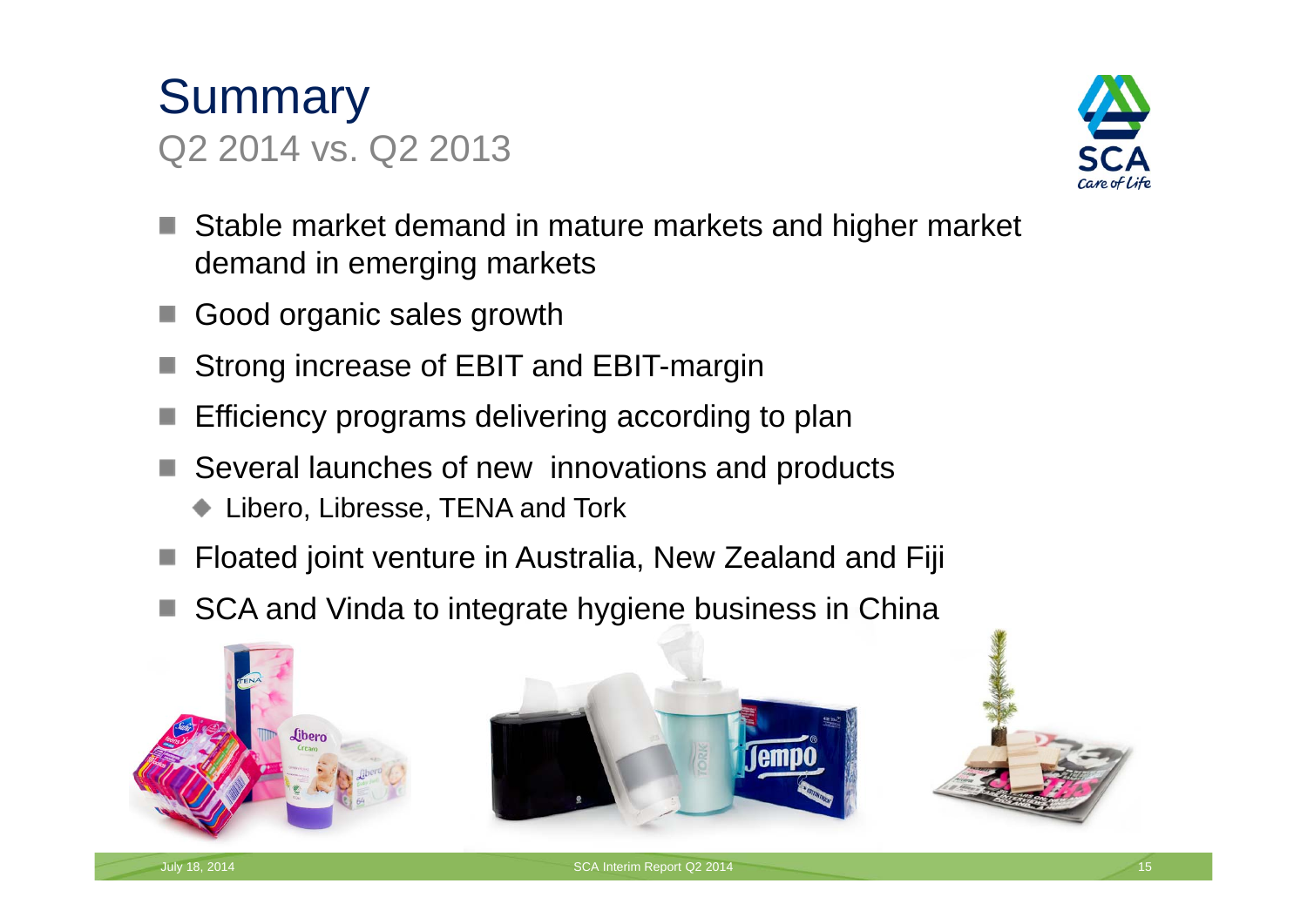